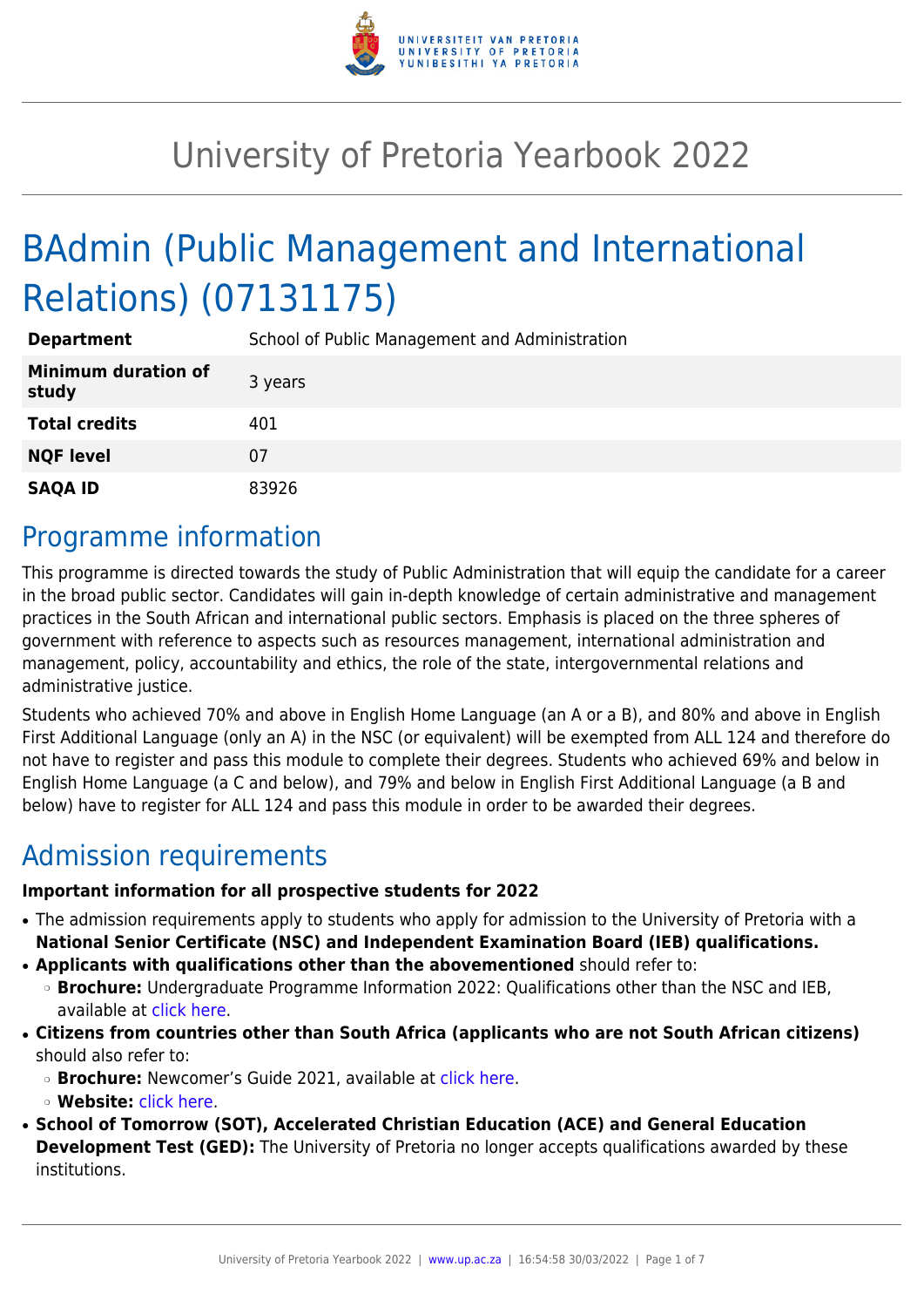

● **National Certificate (Vocational) (NCV) Level 4:** The University of Pretoria may consider NCV candidates, provided they meet the exemption for bachelor's status criteria and the programme requirements.

#### **Transferring students**

A transferring student is a student who, at the time of application for a degree programme at the University of Pretoria (UP) –

● is a registered student at another tertiary institution, **or** was previously registered at another tertiary institution and did not complete the programme enrolled for at that institution, and is not currently enrolled at a tertiary institution, **or** has completed studies at another tertiary institution, but is not currently enrolled at a tertiary institution, **or** has started with tertiary studies at UP, then moved to another tertiary institution and wants to be readmitted at UP.

A transferring student will be considered for admission based on

- an NSC or equivalent qualification with exemption to bachelor's or diploma studies (whichever is applicable); **and** meeting the minimum faculty-specific subject requirements at NSC or tertiary level; **or** having completed a higher certificate at a tertiary institution with faculty-specific subjects/modules passed (equal to or more than 50%), as well as complying with faculty rules on admission;
- previous academic performance (must have passed all modules registered for up to the closing date of application ) or as per faculty regulation/promotion requirements;
- a certificate of good conduct.

**Note:** Students who have been dismissed at the previous institution due to poor academic performance, will not be considered for admission to UP.

#### **Returning students**

A returning student is a student who, at the time of application for a degree programme –

● is a registered student at UP, and wants to transfer to another degree at UP, **or** was previously registered at UP and did not complete the programme enrolled for, and did not enrol at another tertiary institution in the meantime (including students who applied for leave of absence), **or** has completed studies at UP, but is not currently enrolled or was not enrolled at another tertiary institution after graduation.

A returning student will be considered for admission based on

- an NSC or equivalent qualification with exemption to bachelor's or diploma studies (whichever is applicable); **and** meeting the minimum faculty-specific subject requirements at NSC or tertiary level; **or** previous academic performance (should have a cumulative weighted average of at least 50% for the programme enrolled for);
- having applied for and was granted leave of absence.

**Note:** Students who have been excluded/dismissed from a faculty due to poor academic performance may be considered for admission to another programme at UP. The Admissions Committee may consider such students if they were not dismissed more than twice. Only ONE transfer between UP faculties will be allowed, and a maximum of two (2) transfers within a faculty.

#### **Important faculty-specific information on undergraduate programmes for 2022**

- The closing date is an administrative admission guideline for non-selection programmes. Once a non-selection programme is full and has reached the institutional targets, then that programme will be closed for further admissions, irrespective of the closing date. However, if the institutional targets have not been met by the closing date, then that programme will remain open for admissions until the institutional targets are met.
- The following persons will be considered for admission: Candidates who have a certificate that is deemed by the University to be equivalent to the required National Senior Certificate (NSC) with university endorsement; candidates who are graduates from another tertiary institution or have been granted the status of a graduate of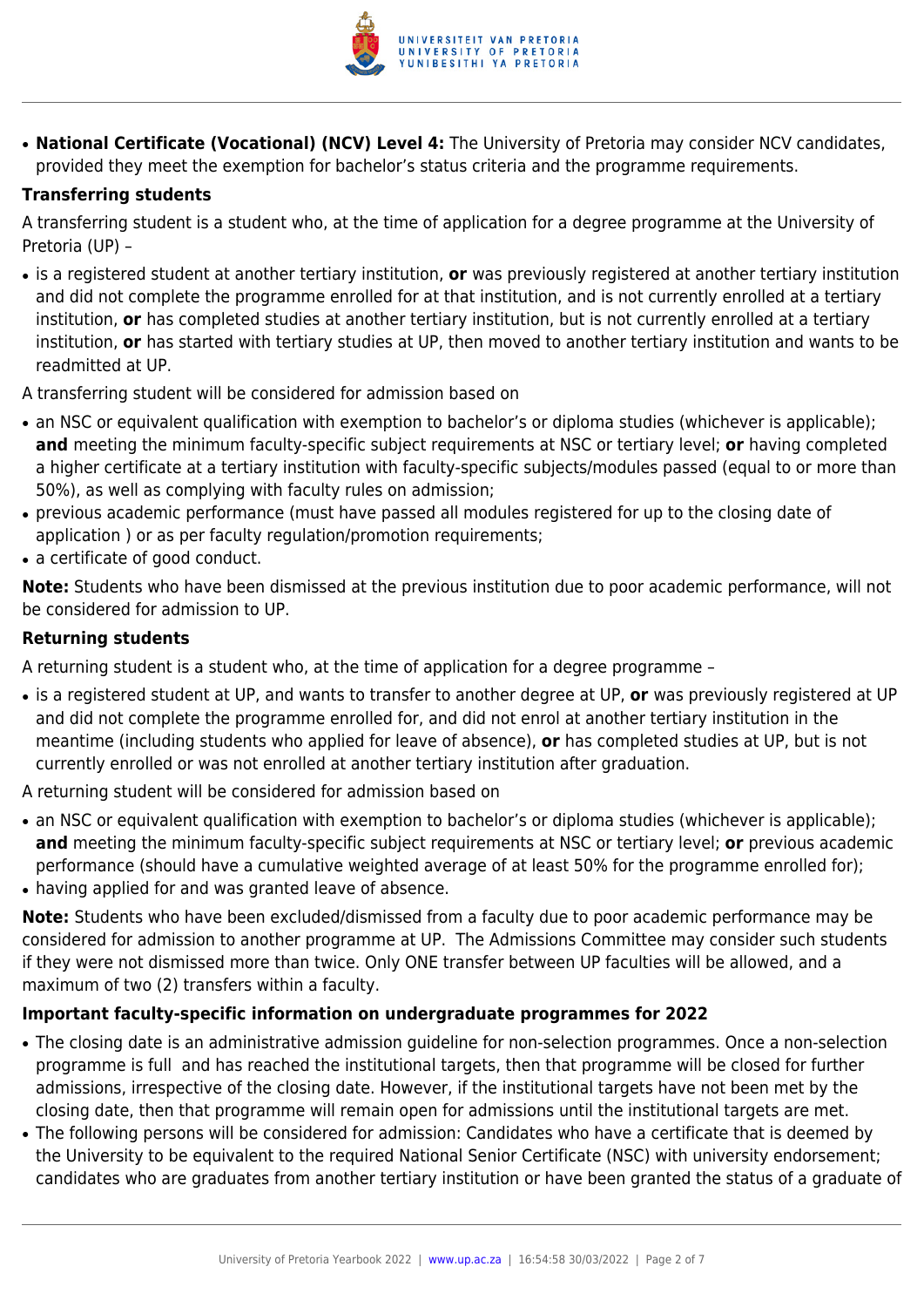

such an institution, and candidates who are graduates of another faculty at the University of Pretoria.

- Life Orientation is excluded when calculating the APS.
- All modules will be presented in English, as English is the language of tuition, communication and correspondence.

#### **University of Pretoria website:** *[click here](http://www.up.ac.za/ems)*

| <b>Minimum requirements</b><br><b>Achievement level</b>                        |                                             |            |
|--------------------------------------------------------------------------------|---------------------------------------------|------------|
| <b>English Home Language or</b><br><b>English First Additional</b><br>Language | <b>Mathematics or Mathematical Literacy</b> | <b>APS</b> |
| NSC/IEB                                                                        | NSC/IEB                                     |            |
| 5                                                                              | Mathematics 3 or<br>Mathematical Literacy 4 | 28         |

### Other programme-specific information

Note: See the alphabetical list of modules for prerequisites of all modules.

Language (German, English, French, Arabic, Mandarin, Russian, Spanish)

Please note: Candidates who did not obtain at least 4 (50-59%) in Mathematics in Grade 12, or who did not pass Statistics 113, 123, may not include EKN 120, 214, 234, 310, 320 and STK 110, 120 in their curriculum. Refer also to faculty prerequisites for these modules.

Specialisation modules for this degree are PAD 312 and 322

#### **"Major subject"**

To be considered a "major subject" the equivalent of four 14-week modules, including two at 300-level, must be passed provided that only two 14-week modules, or the equivalent thereof, that are not preceded by the 100 and 200-level modules, may be taken for degree purposes. In other words, at least four 14-week modules must be taken at 300-level that are preceded by the 100- and 200-level, except for modules offered on 200- and 300 level only.

# Promotion to next study year

#### **Renewal of registration, exclusion, dismissal and deregistration of modules**

Refer to General Academic Regulations G3 and G4.

- 1. A student must pass at least 60% of the official credits listed for a year level of study for a three-year programme.
- 2. If a student has passed less than the required minimum of 60% of official credits, he/she will not be readmitted to the Faculty of Economic and Management Sciences. Such a student may apply in writing to the EMS Appeals Committee to be readmitted conditionally – with the proviso that the Appeals Committee may set further conditions with regard to the student's academic progress.
- 3. The EMS Appeals Committee may deny a student's application for readmission. A student whose studies have been suspended because of his/her poor academic performance has the right to appeal against the decision of the EMS Appeals Committee.
- 4. If a student has been readmitted conditionally, his/her academic progress will be monitored after the first semester examinations to determine whether he/she has complied with the requirements set by the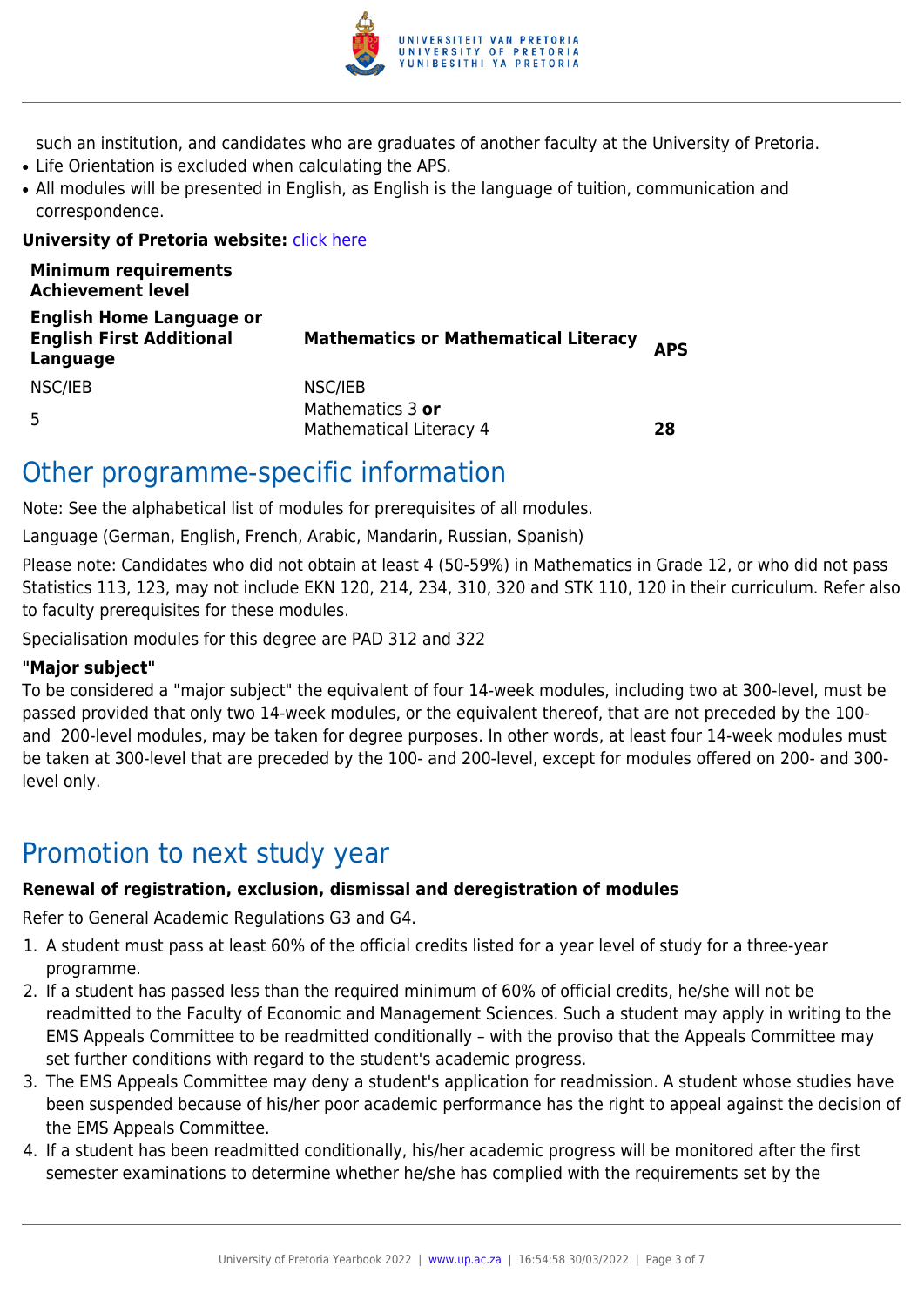

Admissions Committee. If not, his/her studies will be suspended.

- 5. A student must be able to complete the programme for which he or she is re-registering, within the prescribed minimum period (years = N) plus one year  $(N+1)$ .
- 6. A student may be refused admission to the examination, or promotion to a subsequent year of study or promotion in a module (if applicable) if he/she fails to fulfil the attendance requirements. Class attendance in all modules and for the full duration of all programmes is compulsory for all students.

## Pass with distinction

- a. A degree may be awarded with distinction provided the candidate meets the following criteria:
- i. Completes the degree within three years;
- ii. Obtains a Cumulative Grade Point Average (CGPA) of 75%;
- iii. Repeated passed modules will not be considered. The initial pass mark of module will be used when calculating the GPA.
- b. A degree will only be awarded with distinction to transferees from other degrees in the Faculty of Economic and Management Sciences, other faculties and from other universities who still complete their bachelor degrees within three years (including the years registered for the other degree and credits transferred and recognised).
- c. The GPA will be not be rounded up to a whole number.
- d. Exceptional cases will be considered by the Dean.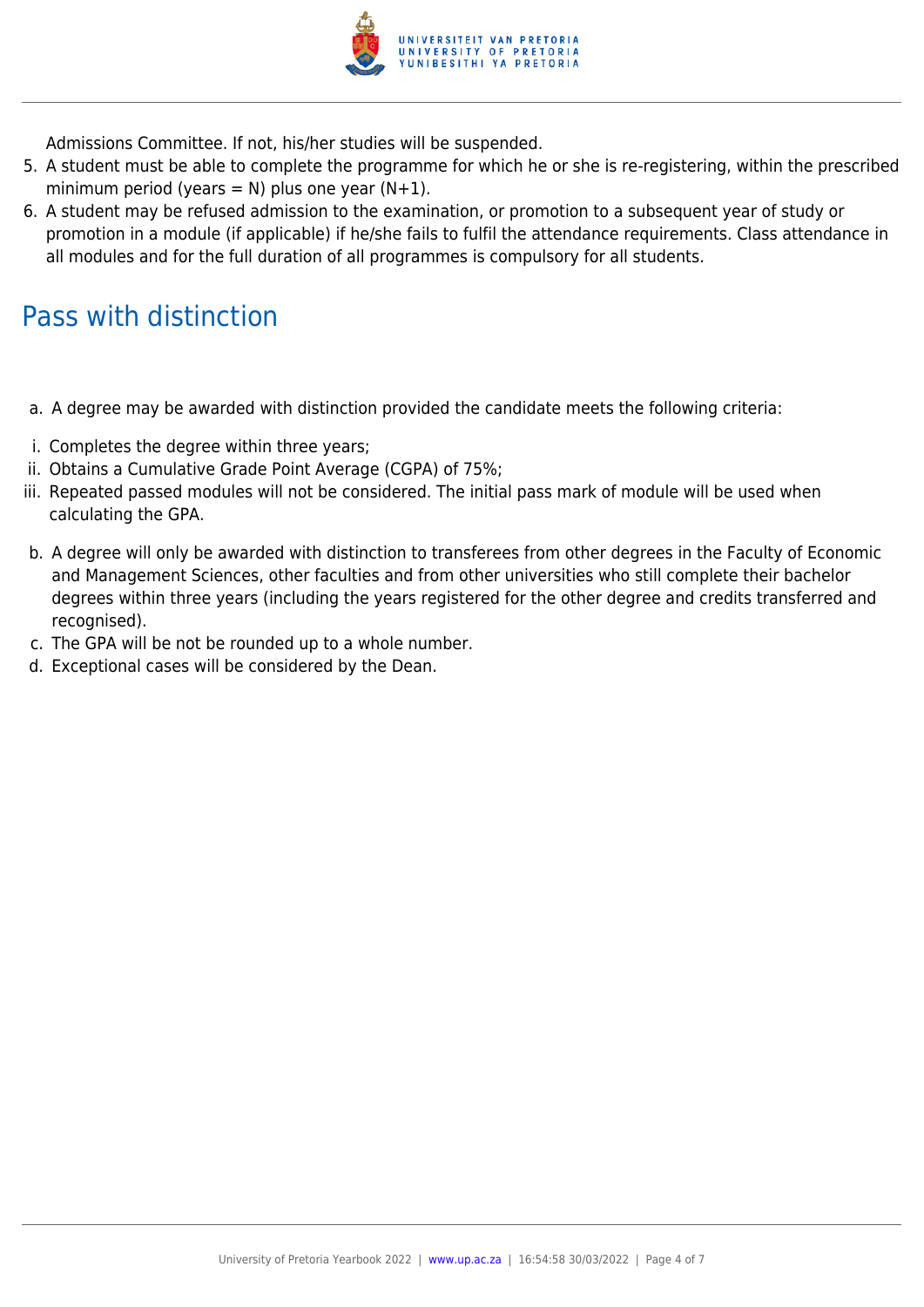

# Curriculum: Year 1

#### **Minimum credits: 120**

\* The admission requirement for EKN 120 is at least 60% in STK 113 and STK 123 or Maths Grade 12 symbol 4. If EKN is included, STK 113 and 123 must be chosen as elective modules for students who do not comply with the Gr 12 requirement. Alternatively, students who do not comply, must register for BDO 121.

### **Fundamental modules**

[Academic information management 111](https://www.up.ac.za/yearbooks/2022/modules/view/AIM 111) (AIM 111) - Credits: 4.00 [Academic information management 121](https://www.up.ac.za/yearbooks/2022/modules/view/AIM 121) (AIM 121) - Credits: 4.00 [Academic literacy for Economic and Management Sciences 124](https://www.up.ac.za/yearbooks/2022/modules/view/ALL 124) (ALL 124) - Credits: 6.00 [Academic orientation 107](https://www.up.ac.za/yearbooks/2022/modules/view/UPO 107) (UPO 107) - Credits: 0.00

### **Core modules**

[Economics 110](https://www.up.ac.za/yearbooks/2022/modules/view/EKN 110) (EKN 110) - Credits: 10.00 [Public administration 112](https://www.up.ac.za/yearbooks/2022/modules/view/PAD 112) (PAD 112) - Credits: 10.00 [Public administration 122](https://www.up.ac.za/yearbooks/2022/modules/view/PAD 122) (PAD 122) - Credits: 10.00 [Politics 101](https://www.up.ac.za/yearbooks/2022/modules/view/PTO 101) (PTO 101) - Credits: 24.00 [Public resource management 110](https://www.up.ac.za/yearbooks/2022/modules/view/PUF 110) (PUF 110) - Credits: 18.00

### **Elective modules**

[German for beginners 104](https://www.up.ac.za/yearbooks/2022/modules/view/DTS 104) (DTS 104) - Credits: 24.00 [Economics 120](https://www.up.ac.za/yearbooks/2022/modules/view/EKN 120) (EKN 120) - Credits: 10.00 [English 110](https://www.up.ac.za/yearbooks/2022/modules/view/ENG 110) (ENG 110) - Credits: 12.00 [English for specific purposes 118](https://www.up.ac.za/yearbooks/2022/modules/view/ENG 118) (ENG 118) - Credits: 12.00 [English 120](https://www.up.ac.za/yearbooks/2022/modules/view/ENG 120) (ENG 120) - Credits: 12.00 [French for beginners 104](https://www.up.ac.za/yearbooks/2022/modules/view/FRN 104) (FRN 104) - Credits: 24.00 [Informatics 112](https://www.up.ac.za/yearbooks/2022/modules/view/INF 112) (INF 112) - Credits: 10.00 [Statistics 110](https://www.up.ac.za/yearbooks/2022/modules/view/STK 110) (STK 110) - Credits: 13.00 [Statistics 113](https://www.up.ac.za/yearbooks/2022/modules/view/STK 113) (STK 113) - Credits: 11.00 [Statistics 120](https://www.up.ac.za/yearbooks/2022/modules/view/STK 120) (STK 120) - Credits: 13.00 [Statistics 123](https://www.up.ac.za/yearbooks/2022/modules/view/STK 123) (STK 123) - Credits: 12.00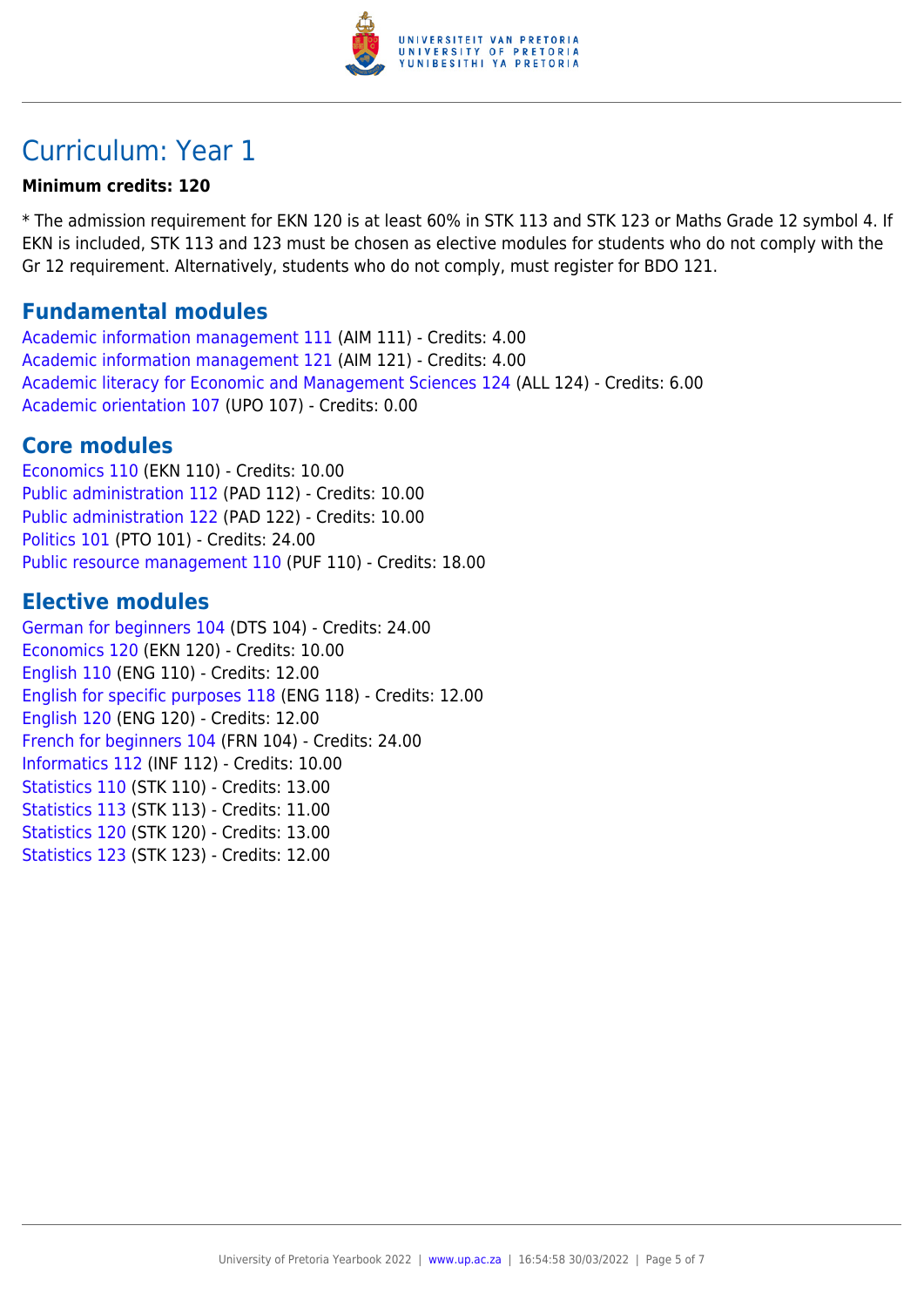

# Curriculum: Year 2

### **Minimum credits: 141**

On second year level, students should choose either Political Science **or** International Relations.

### **Core modules**

[International relations 210](https://www.up.ac.za/yearbooks/2022/modules/view/IPL 210) (IPL 210) - Credits: 20.00 [International relations 220](https://www.up.ac.za/yearbooks/2022/modules/view/IPL 220) (IPL 220) - Credits: 20.00 [Communication management 281](https://www.up.ac.za/yearbooks/2022/modules/view/KOB 281) (KOB 281) - Credits: 5.00 [Public administration 212](https://www.up.ac.za/yearbooks/2022/modules/view/PAD 212) (PAD 212) - Credits: 16.00 [Public administration 222](https://www.up.ac.za/yearbooks/2022/modules/view/PAD 222) (PAD 222) - Credits: 16.00 [Political science 210](https://www.up.ac.za/yearbooks/2022/modules/view/STL 210) (STL 210) - Credits: 20.00 [Political science 220](https://www.up.ac.za/yearbooks/2022/modules/view/STL 220) (STL 220) - Credits: 20.00

### **Elective modules**

[Industrial and organisational psychology 214](https://www.up.ac.za/yearbooks/2022/modules/view/BDO 214) (BDO 214) - Credits: 16.00 [Industrial and organisational psychology 224](https://www.up.ac.za/yearbooks/2022/modules/view/BDO 224) (BDO 224) - Credits: 16.00 [Economics 214](https://www.up.ac.za/yearbooks/2022/modules/view/EKN 214) (EKN 214) - Credits: 16.00 [Economics 234](https://www.up.ac.za/yearbooks/2022/modules/view/EKN 234) (EKN 234) - Credits: 16.00 [Public management 210](https://www.up.ac.za/yearbooks/2022/modules/view/OPB 210) (OPB 210) - Credits: 22.00